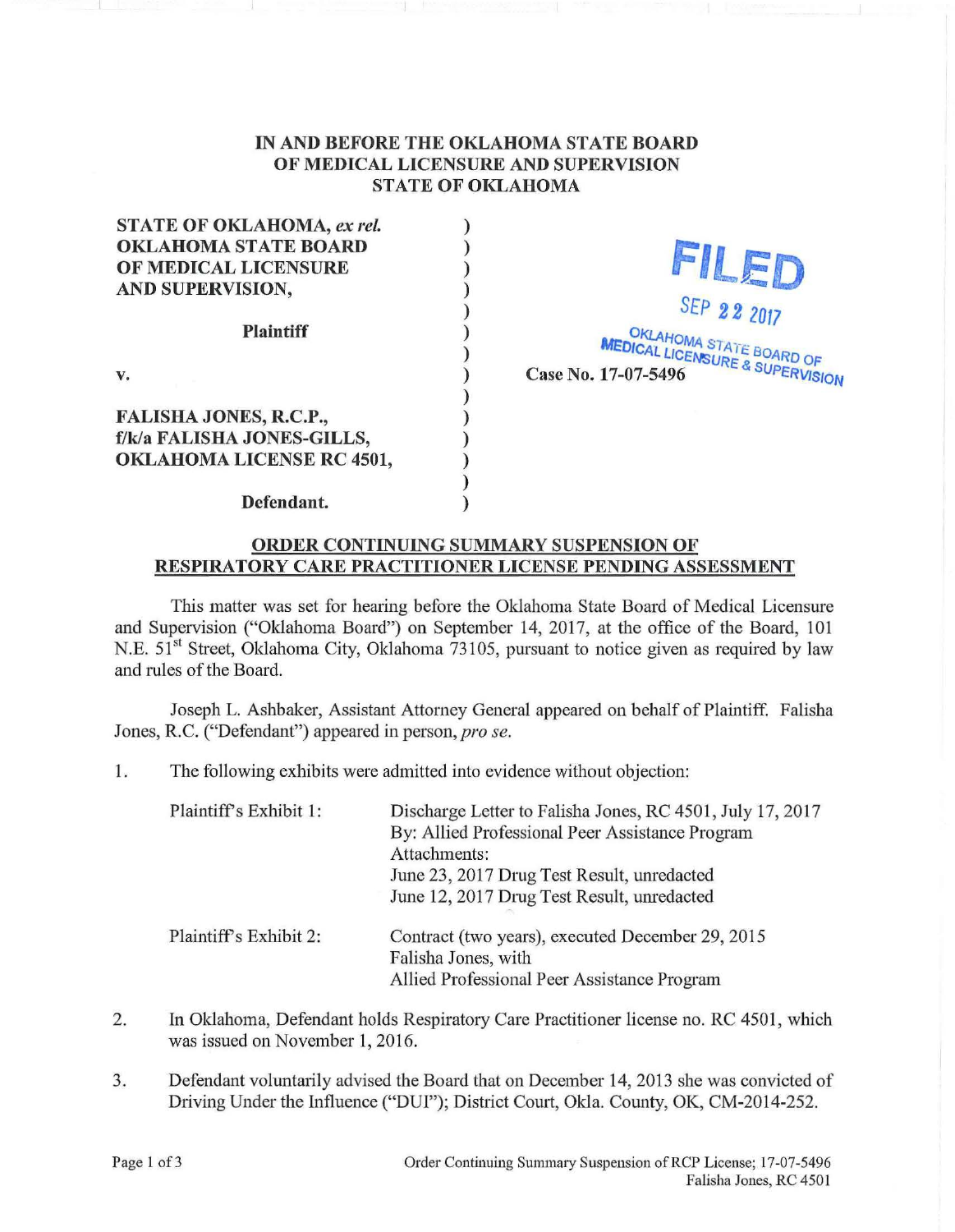- 4. On December 29, 2015, Defendant voluntarily entered into and signed a contract with Allied Professional Peer Assistance Program ("APPA").
- 5. Defendant was discharged from APPA on July 17, 2017, following random test results dated June 12, 2017 and June 23, 2017 that retumed positive results for alcohol. Okla. Admin. Code§ 435:12-1-8.
- 6. On July 24, 2017, an Immediate Summary Suspension of Respiratory Care License ("ISS") was filed. 59 O.S. 2011, §§ 506(B), 2040(3). Hearing was set for September 14, 2017.
- 7. At the September 14, 2017 Board meeting, the Board found that Plaintiff has proven by clear and convincing evidence that Falisha Jones, R.C., did violate the terms ofher APPA contract as set forth in the Executive Director's Immediate Summary Suspension of Respiratory Care License filed July 24, 2017 and that the summary suspension of her license was justified.
- 8. The Board takes notice that Ms. Jones has had a previous DUI and subsequently violated the rules of her APPA contract by demonstrating an inability to refrain from consuming alcohol.

The Oklahoma Board being fully apprised of the premises, and for good cause shown, orders as follows:

- 1. The **SUMMARY SUSPENSION IS CONTINUED** for **FALISHA JONES, R.C.P.,**  and will remain suspended until such time as she completes an alcohol and drug assessment by a Board approved facility agreed to in advance by the Board Secretary, and provide the results of that assessment to the Board Secretary
- 2. After results of assessment are received by the Board Secretary, **FALISHA JONES, R.C.P.** will return in front of the Board for further proceedings regarding disposition of her license to practice.
- 3. A copy of this written order shall be provided to Defendant as soon as it is processed.

.... Dated this  $2^2$  day of September, 2017.

Billy H. Stout, M.D., Board Secretary OKLAHOMA STATE BOARD OF MEDICAL LICENSURE AND SUPERVISION